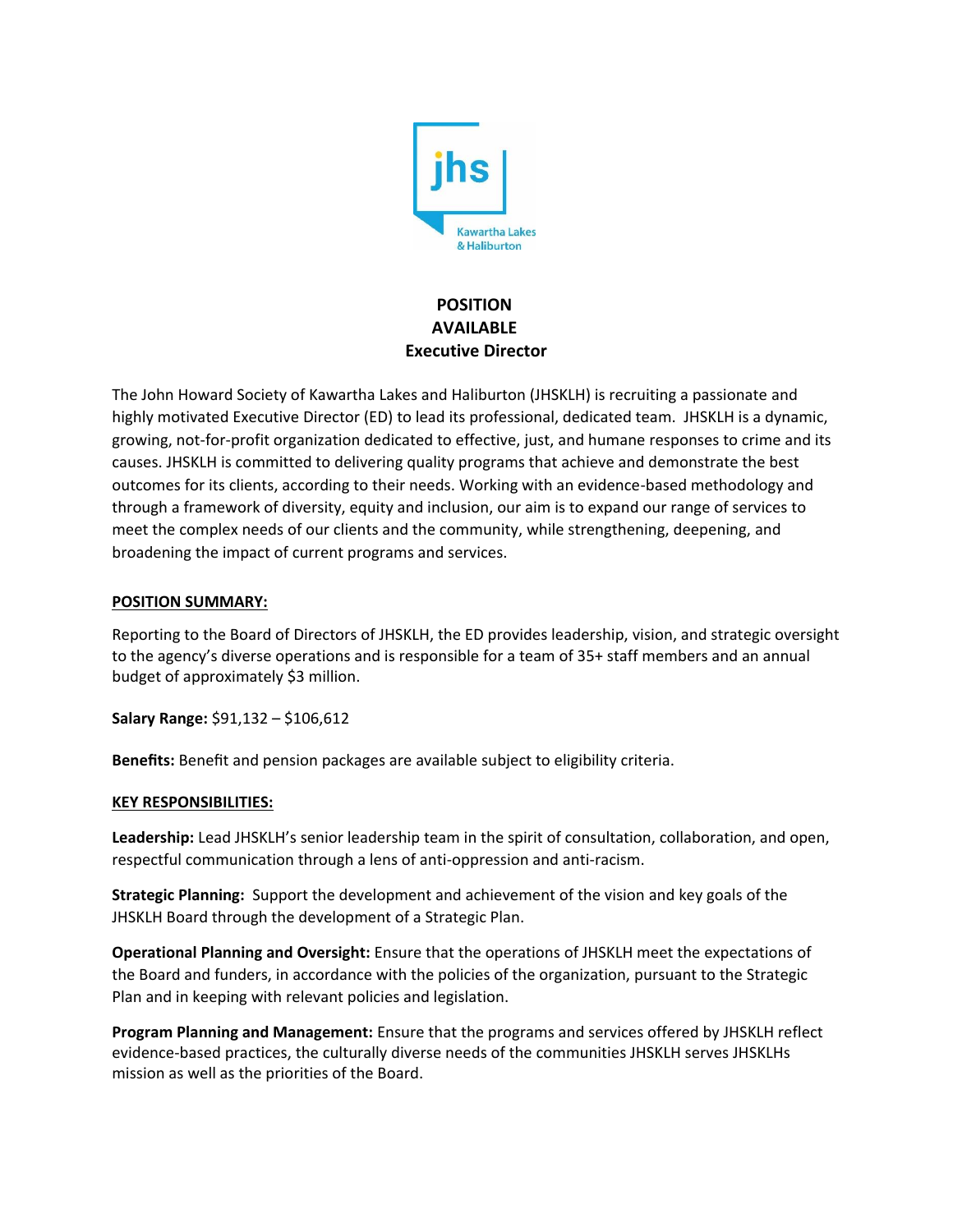**Human Resources Planning and Management:** Establish a positive, healthy, inclusive, diverse and safe work environment in accordance with all internal policies, best-practices and relevant legislation, reflecting a servant-leadership style. Maintain a positive and productive relationship with Union representatives.

**Financial Planning and Management:** Manage JHSKLH funds in accordance with the Board-approved budget as well as contracts with funders, ensuring sound financial practices, strong internal controls and consistent and detailed financial reporting.

**Community Relations and Stakeholder Engagement:** Communicate with public, media, community stakeholders, clientele, and organizational networks to keep them informed of the work, purposes, and positions of the organization, to identify the benefits of the services provided and to collaborate when in the best interests of our clients.

## **Education:**

Bachelor's Degree in Social Services. Masters would be an asset.

## **Experience:**

A minimum of five (5) years in senior executive and leadership roles in the not-for-profit or public sector (ideally with specific experience providing services in community social and criminal justice settings). Experience in a union setting preferred.

#### **SKILLS:**

- A demonstrated ability to work effectively with a Board of Directors, supporting it in fulfilling its governance and development responsibilities.
- Proven leadership skills including the ability to generate respect and inspire confidence from the Board, staff, government officials, and other key stakeholders.
- Demonstrated high level of knowledge and skills in human resources management and best practices.
- High level of financial literacy including budget development, financial monitoring and reporting.
- Superior problem-solving, negotiating and facilitation skills.
- Ability to develop and implement successful culturally specific programs.
- Ability to lead and manage an organization through an anti-oppression anti-racism framework.
- Excellent communication skills, both oral and written, to give JHSKLH a strong, credible voice in the justice sectors and facilitate community engagement, partnership-building, public relations, marketing, and fundraising.
- Proficiency in the English language(s) required and the ability to speak additional languages an asset.

#### **Passion:**

Above all, the successful candidate must demonstrate genuine dedication to JHSKLH's values and mission.